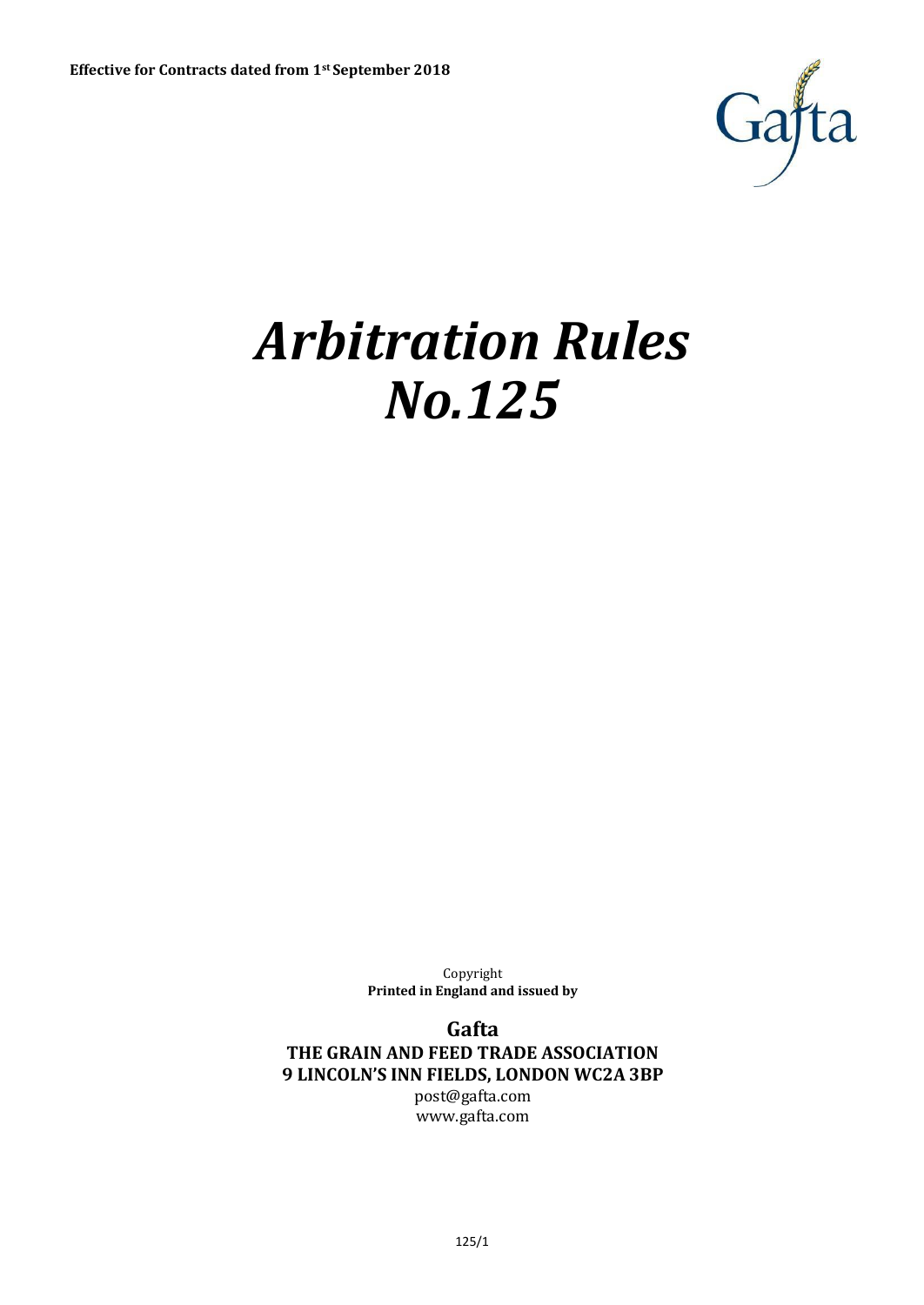# **I N D E X**

- **1. PRELIMINARY**
- **2. PROCEDURES AND TIME LIMITS FOR CLAIMING ARBITRATION**
- **3. APPOINTMENT OF THE TRIBUNAL**
- **4. ARBITRATION PROCEDURE**
- **5. SAMPLES**
- **6. ARBITRATION PROCEDURE FOR CLAIMS ARISING OUT OF THE "RYE TERMS" CLAUSE**
- **7. STRING ARBITRATIONS – CONSOLIDATED ARBITRATIONS AND CONCURRENT HEARINGS**
- **8. ISSUES OF SUBSTANTIVE JURISDICTION, PROVISIONAL ORDERS AND AWARDS ON DIFFERENT ASPECTS**
- **9. AWARDS OF ARBITRATION**
- **10. RIGHT OF APPEAL**
- **11. BOARDS OF APPEAL**
- **12. APPEAL PROCEDURE**
- **13. WITHDRAWALS OF APPEALS**
- **14. APPEALS ON STRING CONTRACTS – Quality and/or Condition**
- **15. APPEAL AWARDS**
- **16. CANCELLATION COSTS**
- **17. LEGAL REPRESENTATION AND COSTS**
- **18. TRIBUNAL'S OR BOARD OF APPEAL'S OWN EVIDENCE**
- **19. FEES AND EXPENSES**
- **20. CURRENCY REGULATIONS**
- **21. NOTICES**
- **22. RETENTION OF DOCUMENTS**
- **23. NON-COMPLIANCE WITH TIME LIMITS AND RULES**
- **24. DEFAULTERS**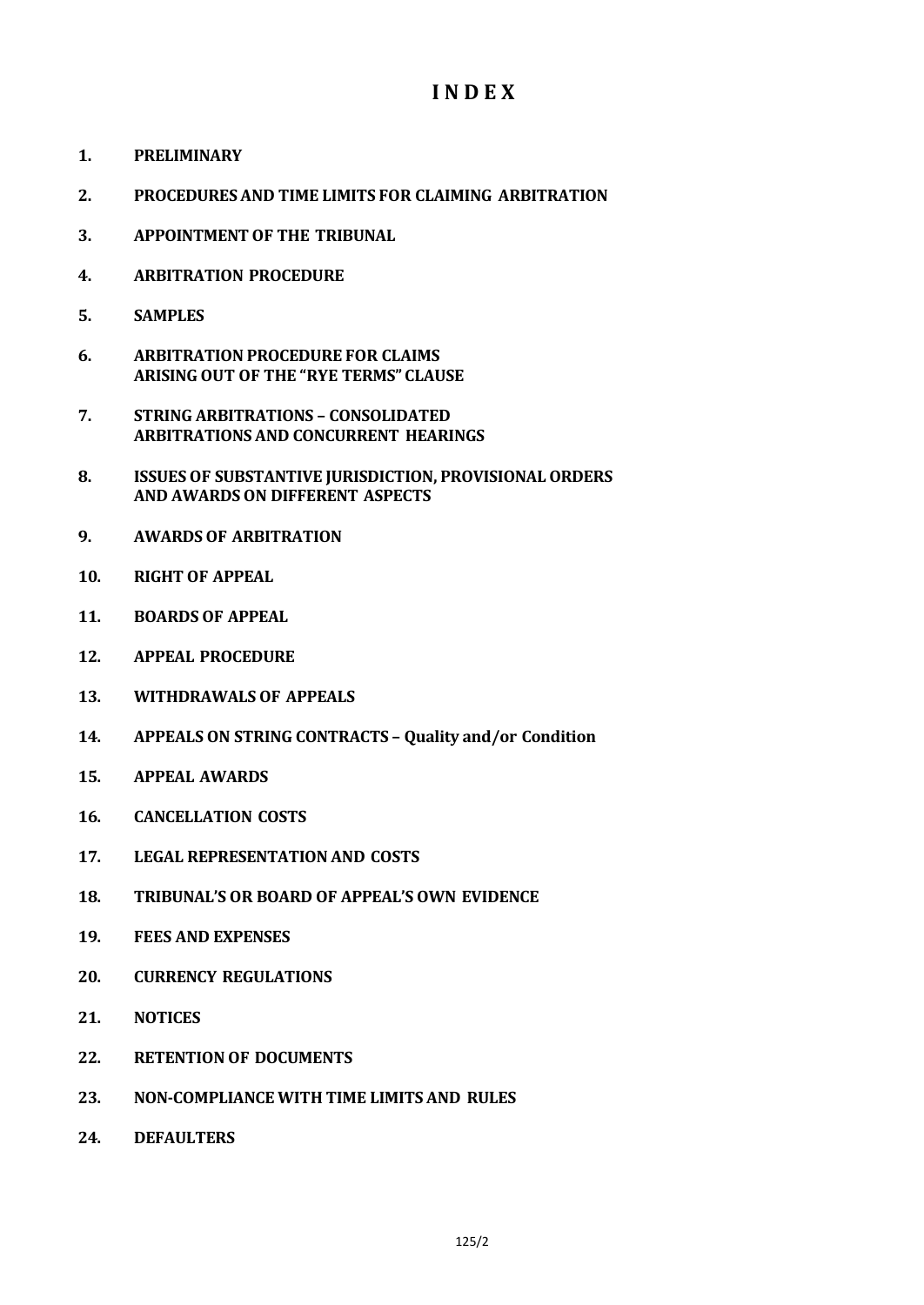## **ARBITRATION RULES NO. 125**

Any dispute arising out of a contract or arbitration agreement, which incorporates or refers to these Rules, shall be referred to arbitration, and arbitrator(s) or board of appeal, as the case may be, will proceed to determine all issues put before them, in accordance with the following provisions: -

## **1. PRELIMINARY**

- **1.1** The provisions of the Arbitration Act 1996, and of any statutory amendment, modification or reenactment thereof for the time being in force, shall apply to every arbitration and/or appeal under these Rules save insofar as such provisions are expressly modified by, or are inconsistent with, these Rules.
- **1.2** The juridical seat of the arbitration shall be, and is hereby designated pursuant to section 4 of the Arbitration Act 1996 as, England.
- **1.3** Any oral hearing fixed in an arbitration shall take place at a place designated by The Grain and Feed Trade Association (Gafta), London, or (but without prejudice to Rules 1.1 and 1.2 above), elsewhere if agreed by the parties in writing.

## **2. PROCEDURE AND TIME LIMITS FOR CLAIMING ARBITRATION**

The claimant shall serve on the respondent a notice stating his intention to refer a dispute to arbitration within the following time limits*.* (The appointment of arbitrators shall be in accordance with Rule 3).

#### **2.1 When Samples are to be Examined byArbitrators**

- (a) In respect of disputes arising out of the "Rye Terms" clause not later than the 10th consecutive day after the date of completion of final discharge. (See Rule6).
- (b) In other cases where samples are to be examined by the arbitrators, not later than the  $21^{st}$ consecutive day after completion of loading or of delivery or of discharge or of unstuffing of the container, as the case maybe.

## **2.2 Other Disputes**

In respect of all other disputes relating to the sale of goods: -

- (a) arising out of CIF, CIFFO, C & F, C&FFO and similar shipment contract terms, not later than one year after (i) the expiry of the contract period of shipment, including extension if any, or (ii) the date of completion of final discharge of the ship at port of destination, whichever period shall last expire,
- (b) arising out of FOB terms, not later than one year after (i) the date of the last bill of lading or (ii) the expiry of the contract period of delivery, including extension if any, whichever period shall first expire,
- (c) on any other terms, not later than one year after the last day of the contractual delivery, collection or arrival period, as the case may be
- **2.3** No award by the tribunal shall be questioned or set aside on appeal or otherwise on the ground that the claim was not made within the time limits stipulated in this Rule if the respondent to the claim did not raise the matter in their submissions, so as to enable the tribunal to consider whether or not to exercise the discretion vested in it by Rule 23.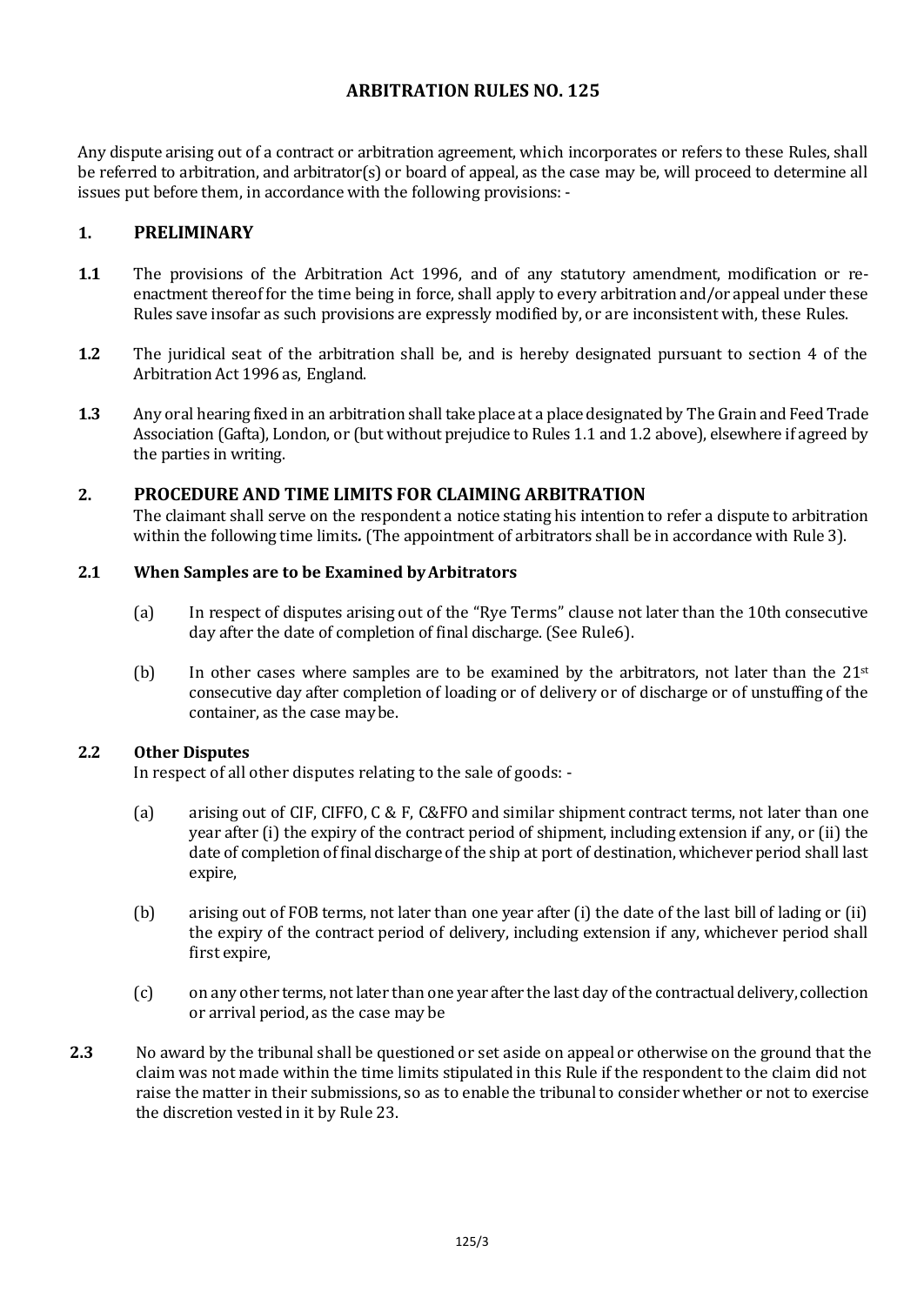## **3. APPOINTMENT OF THE TRIBUNAL**

The dispute shall be heard and determined by a tribunal of three arbitrators (appointed in accordance with Rule 3.2) or, if both parties agree, by a sole arbitrator (appointed in accordance with clause 3.1). This Rule is without prejudice to Rule 6, which governs the appointment of the tribunal in relation to disputes arising out of the Rye Terms clause, and Rule 5.3, which governs the appointment of a tribunal for examination of samples.

## **3.1 Procedure for the Appointment of a Sole Arbitrator**

- (a) If he requires the appointment of a sole arbitrator the claimant shall, before expiry of the time limit for claiming arbitration, serve a notice on the respondent seeking his agreement to the appointment of a sole arbitrator by Gafta.
- (b) Not later than the 9th consecutive day after service of the notice referred to in (a) above, the respondent shall either; (i) serve a notice on the claimant stating that he agrees to the appointment of a sole arbitrator by Gafta, or (ii) appoint an arbitrator to a tribunal of three arbitrators and serve on the claimant a notice of the arbitrator so appointed, in which case Rule 3.2(c) shall apply.
- (c) Where the parties have agreed to the appointment of a sole arbitrator, or where the respondent has not responded to the claimant's notice under 3.1(a) above, or where the respondent has not agreed to a sole arbitrator but has not appointed an arbitrator, Gafta shall appoint an arbitrator on receipt of the first statements and evidence submitted in accordance with Rule 4, or, where interlocutory or interim decisions are required of the tribunal, upon the application of either party.

## **3.2 Procedures for the Appointment of a Tribunal of Three Arbitrators**

- (a) The claimant shall before the expiry of the time limit for claiming arbitration appoint an arbitrator and serve a notice on the respondent of the name of the arbitrator so appointed, or apply to Gafta for the appointment of an arbitrator on its behalf and serve a copy of the application on the respondent.
- (b) The respondent shall, not later than the 9th consecutive day after service of the notice of the name of the claimant's arbitrator, appoint a second arbitrator and serve a notice on the claimant of the name of the arbitrator so appointed.
- (c) If the respondent does not agree to the appointment of a sole arbitrator and has instead appointed an arbitrator and given written notice thereof pursuant to Rule 3.1 (b), the claimant shall not later than the 9th consecutive day after service of such notice of appointment, appoint a second arbitrator and serve a notice on the respondent of the name of the arbitrator so appointed.
- (d) Where two arbitrators have been appointed, Gafta shall appoint a third arbitrator on receipt of the first statements and evidence submitted in accordance with Rule 4, or, where interlocutory or interim decisions are required of a tribunal, upon the application of either party. The third arbitrator shall be the chairman of the tribunal so formed and his name shall be notified to the parties by Gafta.

## **3.3 Procedures for the Appointments of Arbitrators by Gafta.**

If either party fails to appoint an arbitrator or to give notice thereof within the above time limits, the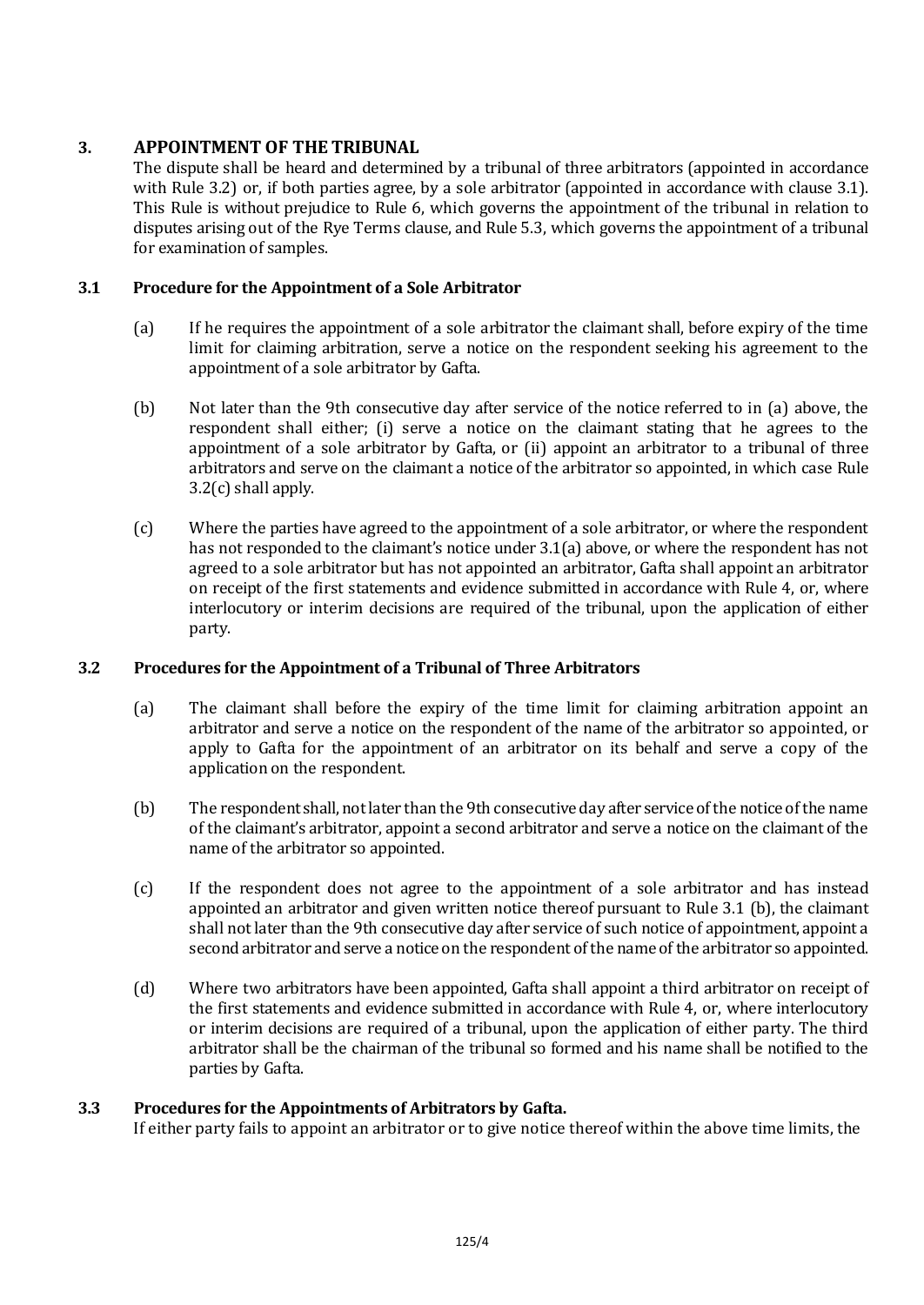other party may apply to Gafta for the appointment of an arbitrator. Notice of such application must be served on the party who has failed to appoint.

Where the claimant has already sought the respondent's agreement to the appointment of a sole arbitrator pursuant to Rule 3.1, then Gafta will on receipt of the first statements and evidence submitted in accordance with Rule 4, or, where interlocutory or interim decisions are required of the tribunal, upon the application of either party appoint a sole arbitrator. Where either party has already appointed an arbitrator, pursuant to Rule 3.1(b) or Rule 3.2, then Gafta will appoint the second arbitrator of the tribunal.

- **3.4** Applications to Gafta for the appointment of an arbitrator shall be accompanied by:-
	- (a) prima facie evidence that the parties have entered into a contract subject to these Rules,
	- (b) copies of the notices (i) claiming arbitration and (ii) stating that an application will be made to Gafta for the appointment of an arbitrator,
	- (c) the appropriate fee ruling at the date of application,
- **3.5** Upon applications being made to Gafta under Rule 3 for the appointment(s) of an arbitrator(s), Gafta will make the appointment(s) and will give notice of the name(s) of the arbitrator(s) appointed to the parties.
- **3.6** Any party making an application to Gafta for the appointment of an arbitrator, may be required by Gafta to pay a deposit of such sum as it may require on account of any fees and expenses thereafter arising.
- **3.7** An arbitrator appointed under these Rules shall be a Gafta Qualified Arbitrator and shall not be interested in the transaction nor directly interested as a member of a company or firm named as a party to the arbitration, nor financially retained by any such company or firm, nor a member of nor financially retained by any company or firm financially associated with any party to the arbitration.
- **3.8** An appointment of an arbitrator shall be valid and effective for all purposes provided that he has signified his acceptance of the appointment to the party appointing him, or to Gafta, as the case may be, at any time prior to the discharge of any arbitral function.
- **3.9** (a) If an arbitrator dies, refuses to act, resigns, or becomes incapable of acting, or if he fails to proceed with the arbitration, or is found to be ineligible, or his authority is revoked by the Gafta pursuant to the Gafta Rules and Regulations and Code of Conduct for Qualified Arbitrators, the party, or Gafta as the case maybe, who originally appointed that arbitrator shall forthwith appoint a substitute and serve notice thereof on the other party.
	- (b) If a party fails, contrary to (a) above, to appoint a substitute arbitrator and to give notice thereof within 5 consecutive days of learning of the arbitrator's death, refusal to act, resignation, incapacity, failure to proceed, finding of ineligibility or revocation of authority, as the case may be, Gafta shall, upon the application of either party, have the power to appoint a substitute arbitrator.

# **4. ARBITRATION PROCEDURE**

**4.1** The claimant shall draw up clear and full submissions of his case, which, together with a copy of the contract and any supporting documents shall be served as set out in Rule 4.4. The claimant shall deposit with Gafta such sum as Gafta considers appropriate on account of the costs, fees and expenses of the arbitration. If the deposit is not received by Gafta by 12 noon on the 60th consecutive day of the date on which it was called for, the application shall be deemed to be waived and barred. Time limits as per Rule 2 to apply.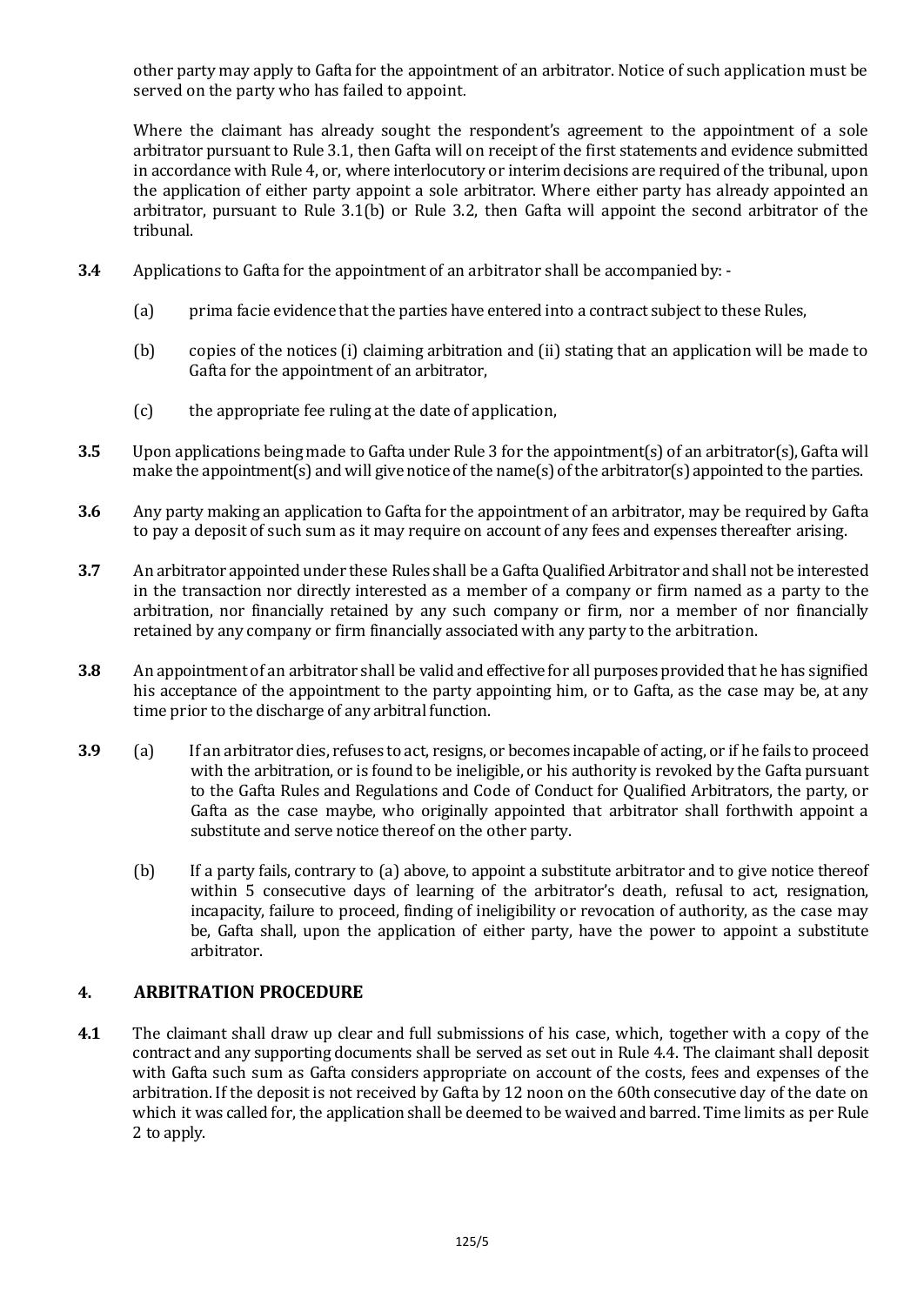- **4.2** The respondent shall, on receipt of the claimant's case and documents, draw up a clear and full defence submissions (and counterclaim, if any) which, together with any supporting documents, shall be served as set outin Rule 4.4.
- **4.3** The claimant may submit further written comments and/or documents in reply, such to be served as set out in Rule 4.4.
- **4.4** All submissions and evidence shall be served by sending them to the other party, with copies to Gafta. In the case of a sole arbitrator 2 sets, or in the case of a tribunal of three arbitrators, 4 sets of statements and evidence shall be delivered to Gafta. All submissions and evidence are to be in English or with English translations.
- **4.5** The tribunal may vary or depart from the above procedure in order to give each party a reasonable opportunity of putting his case and dealing with that of his opponent, and shall adopt procedures suitable to the circumstances of the particular case, avoiding unnecessary delay or expense, so as to provide a fair means for the resolution of the matters falling to bedetermined.
- **4.6** Upon receipt of the deposit as per Rule 4:1 the timetable for the proceedings, including any steps to be taken pursuant to Rule 4 and/or determined by the tribunal will be advised to the parties by Gafta. It shall be the duty of the tribunal to ensure the prompt progress of the arbitration, including the making of orders where appropriate. Any delay in the proceedings may be notified to Gafta.
- **4.7** Nothing in this Rule shall prevent the respondent from delivering his statement and documentary evidence before receiving documents/statements from the claimant.
- **4.8** The tribunal may grant an oral hearing if requested by a party to do so, on such terms and conditions as it deems appropriate, or decide whether in the circumstances of the case it is necessary to convene one. In the event that there is to be an oral hearing, the date, time and place will be arranged by Gafta. The form in which the parties can join an oral hearing is at the tribunal's discretion. Tribunal members must attend an oral hearing. The parties may be represented by one of their employees, or by a GaftaQualified Arbitrator or other representative, but they may not be represented by a solicitor or barrister, or other legally qualified advocate, wholly or principally engaged in private practice, unless legal representation is expressly agreed. The tribunal may call upon either party to deposit with Gafta such sum or sums as the tribunal considers appropriate on account of fees, costs andexpenses.
- **4.9** Where no oral hearing is to take place members of a three arbitrator tribunal need not meet in person but may communicate with each other by post, telephone, fax, e-mail or other appropriate means in order to discuss the parties' submissions and to arrive at a decision of the dispute, always without prejudice to the requirementin Rule 9.1 belowthat the chairman shall sign the award.

## **4.10 Lapse of Claim**

If neither party submits any documentary evidence or submissions as set out in this Rule or as ordered by the tribunal, within 1 year from the date of the notice claiming arbitration, then, the claimant's claim shall be deemed to have lapsed on the expiry of the said period of 1 year unless before that date the claim is renewed:

- (a) by a notice served by either party on the other, such notice to be served during the 30 consecutive days prior to the expiry date, or
- (b) by the service of documentary evidence or submissions by either party,

in which case the claim and counterclaim are each renewed for a further year.

The claim may be thus renewed for successive periods of 1 year, but not to exceed more than 6 years from the date of the first notice served in accordance with Rule 2. Wherever a claim is renewed any counterclaim is also deemed to be renewed.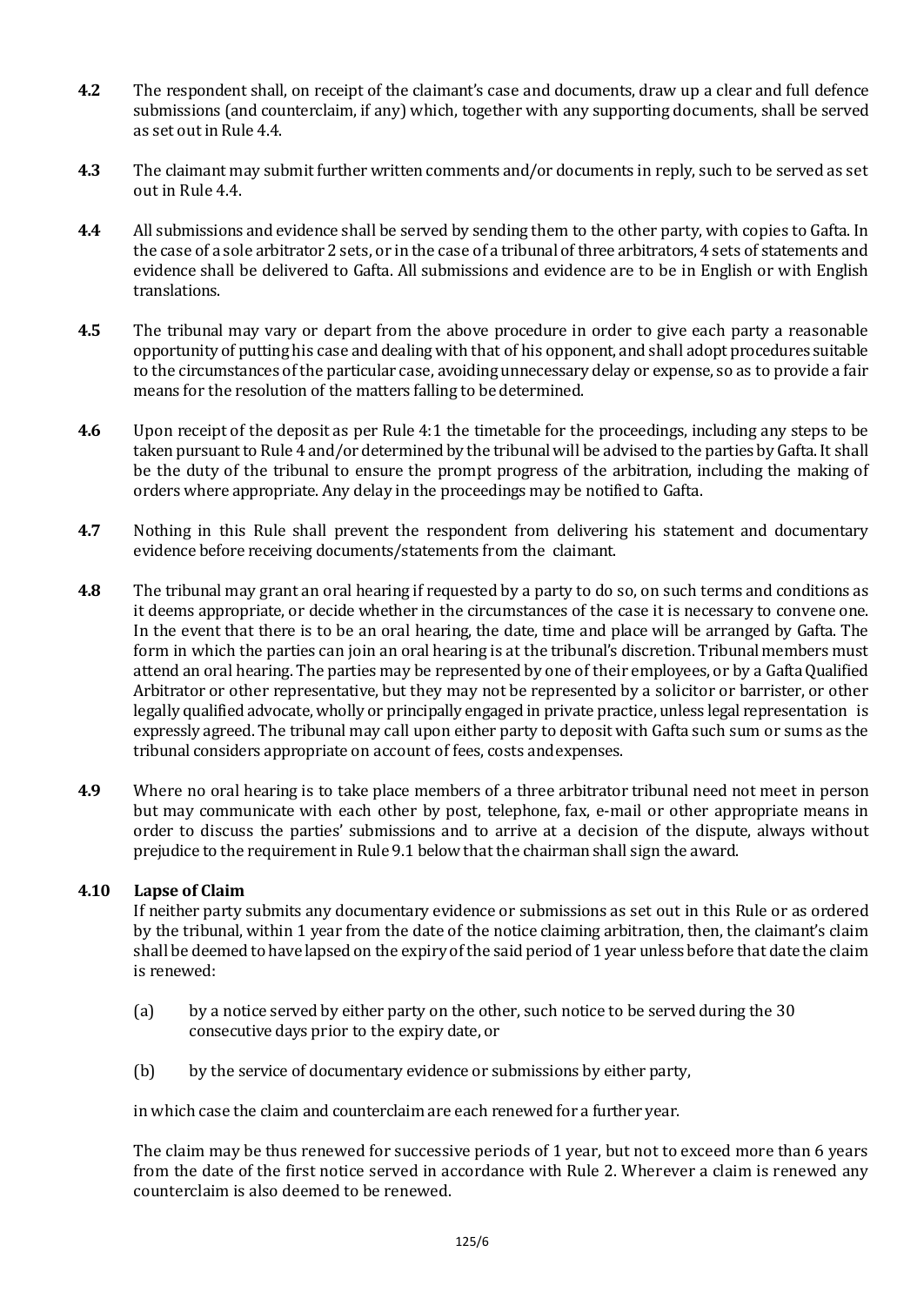**4.11** If the arbitration is abandoned, suspended or concluded, by agreement or otherwise, before the final award is made, the parties shall be jointly and severally liable to pay to Gafta the tribunal's and Gafta's costs, fees and expenses.

# **5. SAMPLES**

- **5.1** If either party wish to submit samples for examination by the tribunal, those samples shall be drawn, sealed and despatched to Gafta in accordance with the provisions of the Gafta Sampling Rules No. 124, no later than 21 consecutive days after the date of completion of discharge or of the unstuffing of the container or the date the sample was taken, as the case may be, and shall be held at the disposal of the tribunal.
- **5.2** As soon as possible after receipt(and if necessary prior to the completion of the exchange of submissions and documents pursuant to Rule 4 and/or the order of the tribunal), the samples shall be examined by the tribunal.
- **5.3** Upon the joint application of both parties and at their expense, Gafta may arrange for the examination of the samples to take place at the relevant place agreed by the parties , by the tribunal to be appointed by Gafta. This provision does not over-ride the parties' obligations to take, seal and despatch samples where required by the Gafta Sampling Rules No. 124. The tribunal so appointed shall determine all matters in dispute between the parties.
- **5.4** All samples sent to Gafta for arbitration, testing and/or other purposes shall become and be the absolute property of Gafta.

## **6. ARBITRATION PROCEDURE FOR CLAIMS ARISING OUT OF THE "RYETERMS" CLAUSE**

- **6.1** When the claimant has served on the respondent notice of its intention to refer the dispute to arbitration in accordance with Rule  $2.1(a)$  he shall send a copy of the notice to Gafta, together with sufficient information to identify the samples relating to the claim.
- **6.2** Notwithstanding anything to the contrary in these Rules, upon receipt of the notice as above, Gafta shall appoint a tribunal of three arbitrators.
- **6.3** Any documentary submissions or evidence to be submitted by the parties shall be provided in accordance with Rule 4.
- **6.4** An award made pursuant to this Rule shall be final and binding and no appeal shall lie to a board of appeal.

## **7. STRING ARBITRATIONS – CONSOLIDATED ARBITRATIONS AND CONCURRENT HEARINGS**

**7.1** If a contract forms part of a string of contracts which contain materially identical terms (albeit that the price may vary under each contract), the tribunal may hold a single arbitration to determine the dispute between the first seller and the last buyer in the string as though they were parties who had contracted with each other, provided all the parties in the string of contracts agree to it in writing.

Any award made in such proceedings shall, subject only to any right of appeal pursuant to Rule 10, be binding on all the parties in the string and may be enforced by an intermediate party against his immediate contracting party as though a separate award had been made pursuant to each contract.

**7.2** In the absence of an agreement from all the parties involved, the tribunal has the right to conduct arbitral proceedings concurrently with other arbitral proceedings, and, in particular, concurrent or consolidated hearings may be held, but separate awards shall be made pursuant to each contract.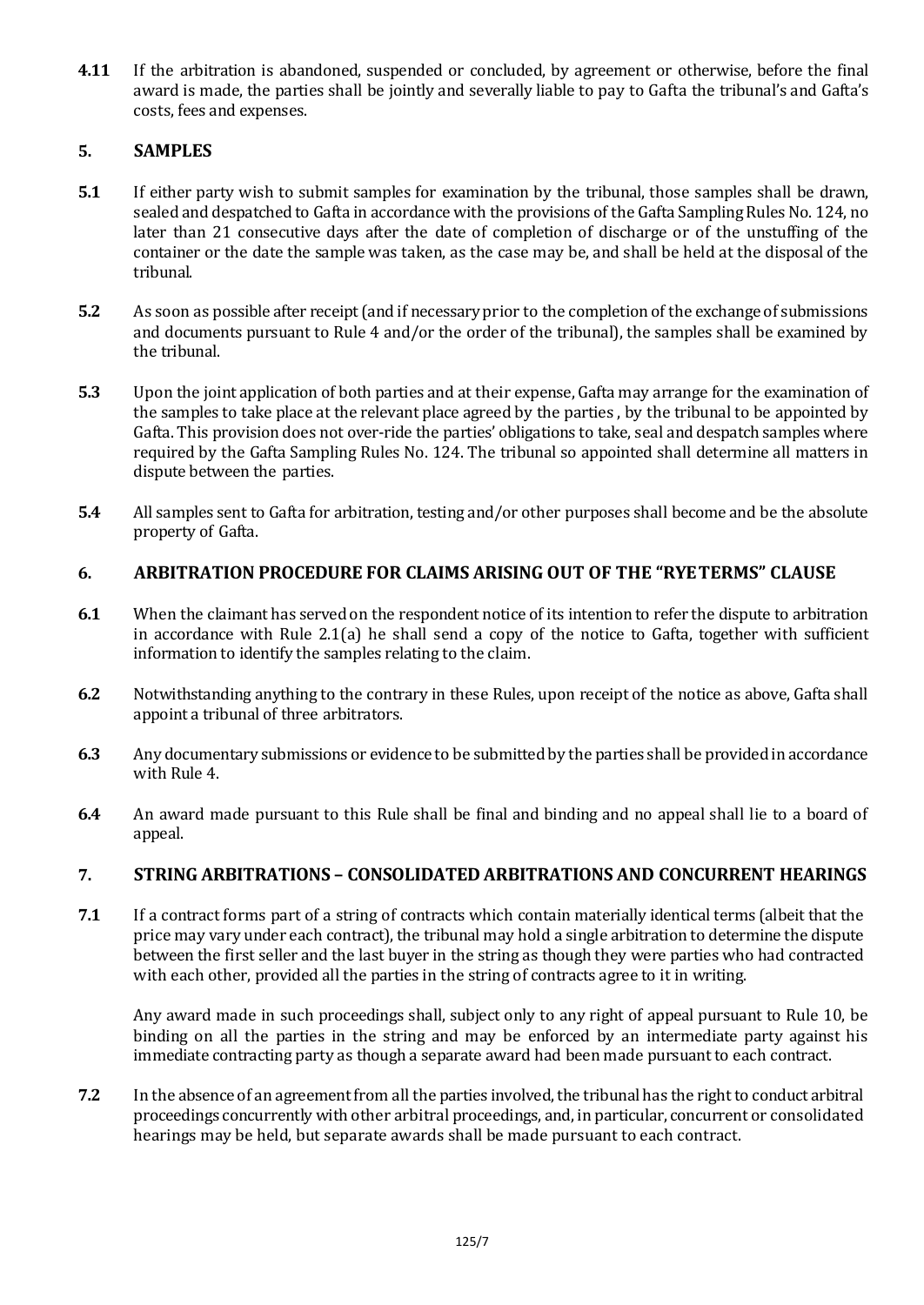## **8. ISSUES OF SUBSTANTIVE JURISDICTION, PROVISIONAL ORDERS AND AWARDS ON DIFFERENT ASPECTS**

## **8.1 Issues of Substantive Jurisdiction**

- (a) The tribunal may rule on its own jurisdiction, that is, as to whether there is a valid arbitration agreement, whether the tribunal is properly constituted and what matters have been submitted to arbitration in accordance with the arbitration agreement.
- (b) In the eventthat the tribunal determines it has no jurisdiction,Gafta will notify the parties of the tribunal's decision. Such decision shall be final and binding upon the parties subject to any right of appeal to a board of appeal pursuant to Rule 10. Gafta will invoice the claimant for any costs, fees and expenses incurred. In the event that the tribunal determines that it has jurisdiction, no appeal shall lie to a board of appeal.
- (c) If the board of appeal upholds the tribunal's determination that it has no jurisdiction, the board of appeal shall order accordingly and Gafta shall notify the parties and the tribunal and will invoice the appellant for any costs, fees and expenses incurred.
- (d) If the board of appeal reverses the tribunal's determination that it has no jurisdiction, the board of appeal shall order accordingly, and Gafta shall notify the parties and the tribunal, and shall order that the dispute be referred to arbitration afresh, whereupon:-
	- (i) The dispute shall be deemed to be one arising out of a contract embodying these Rules.
	- (ii) The tribunal formerly appointed shall thereupon cease to act and shall not be reappointed when the dispute is referred as aforesaid.
	- (iii) The provisions of Rule 3 shall apply, the time limits for appointment running from the date of the board of appeal's order.
	- (iv) The board of appeal may in its absolute discretion extend the time limits in these Rules, and no objection that time has expired shall be taken if the requirements of Rules were previously complied with.

## **8.2 Provisional Orders**

Where the tribunal decides at any time to order on a provisional basis any relief which it would have power to grant in a final award, no appeal shall lie to a board of appeal until the tribunal has issued a final award determining the issues between the parties.

## **8.3 Awards on Different Aspects**

Where the tribunal decides during the course of an arbitration to make an award dealing finally with one or more aspects of the dispute, but which leaves to be decided by the tribunal other aspect(s) of the dispute, it may make an award which shall be final and binding as to the aspect(s) with which it deals, subject to any right of appeal pursuant to Rule 10.

# **9. AWARDS OF ARBITRATION**

**9.1** All awards shall be in writing and shall be signed by the sole arbitrator or, in the case of an award made by a three-man tribunal, by the chairman. The tribunal shall have the power to assess and award the costs of and connected with the reference and also the fees and/or expenses incurred by the tribunal. The tribunal will assess and award costs at the conclusion of the arbitration. The fees and/or expenses of Gafta shall be those for the time being in force as prescribed by the Council of Gafta and any non- member fee shall be for the account of the non-member.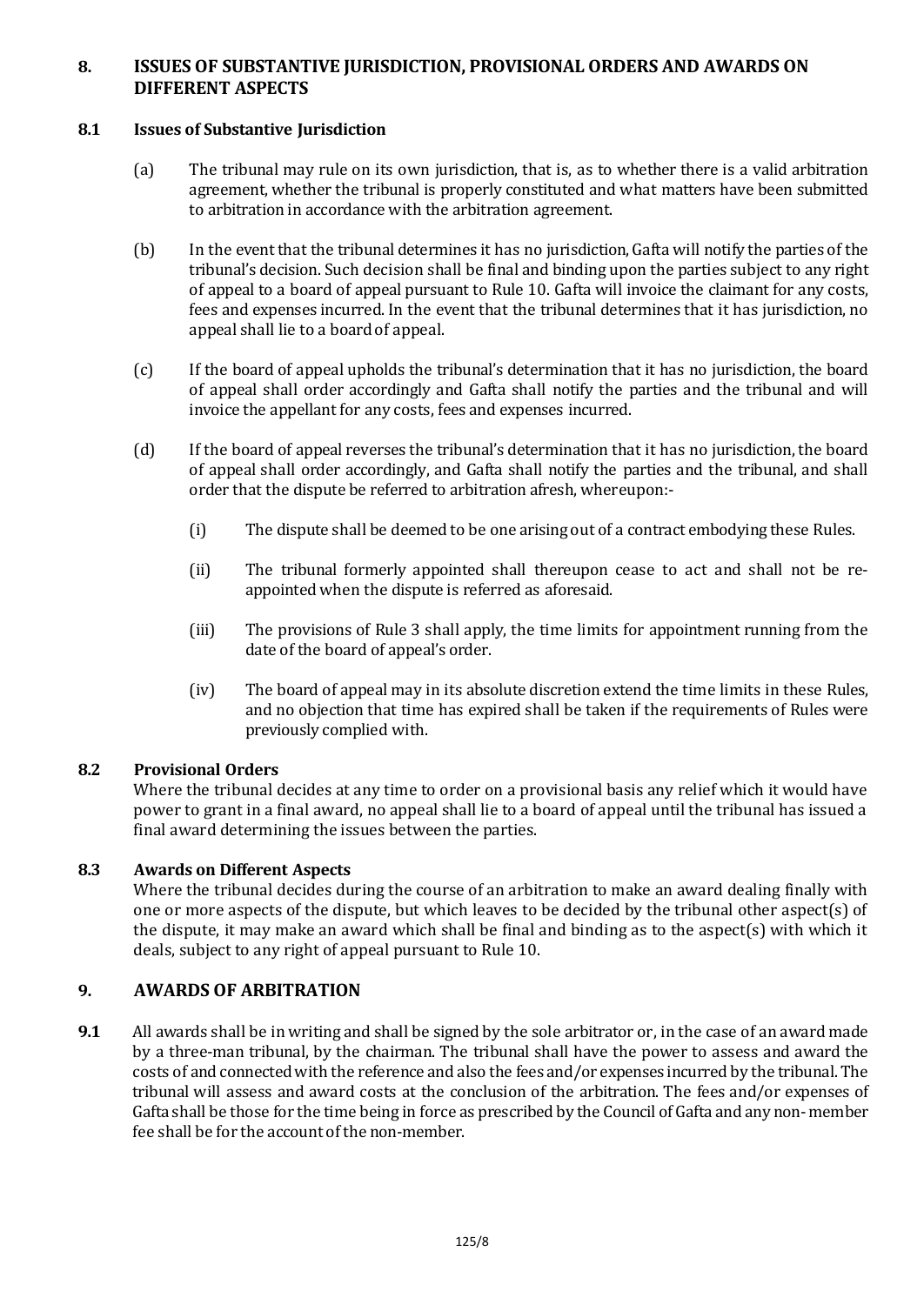- **9.2** The tribunal shall, on the application of either party, made before the arbitration award is made, have the power to extend the time for appealing in any case in which it considers it just or necessary so to do. Any such extension must be stated in the award.
- **9.3** The tribunal shall submit the award to Gafta. Upon receipt of the signed award Gafta shall give notice to the parties named in the award that the award is at their disposalupon payment of the fees and expenses incurred by the tribunal and Gafta. Gafta shall first call upon the claimant to pay any outstanding balance. If payment is not received by Gafta within 21 days from such notice, Gafta shall call upon the respondent to take up the award. Upon receipt of the fees and/or expenses, Gafta shall date and issue the award to the parties, which date shall for the purpose of the Arbitration Act 1996 and these Rules be deemed to be the date on which the award was made.
- **9.4** Subject to any right of appeal pursuant to Rule 10 awards of arbitration shall be conclusive and binding on the parties with respect both to the matters in dispute and as to costs.
- **9.5** No award shall be questioned or invalidated on the ground that an arbitrator was not qualified to act unless such objection was made at the outset of thearbitration.

## **10. RIGHT OF APPEAL**

- **10.1** Save as provided in Rules 6.4, 8.1(b), 8.2, 19 and 21, either party may appeal against an award to a board of appeal provided that the following conditions are complied with: -
	- (a) Not later than 12 noon on the 30th consecutive day after the date on which the award was made the appellant shall:-

(i) ensure that a written notice of appeal is received by Gafta,

(ii) serve a notice of his intention to appeal on the other party and ensure receipt of a copy by Gafta,and

(iii) ensure Gafta have received cleared funds of the appeal deposit stated on the award of arbitration on account of the costs, fees and expenses of the appeal,

otherwise the right of appeal shall be deemed to be waived and barred.

- (b) The fees and expenses of the arbitration award incurred by the tribunal and/or Gafta shall be paid to Gafta before the appeal is heard.
- (c) The appellant shall pay such further sum or sums on account of fees, costs and expenses as may be called for by Gafta or the board of appeal at any time after the lodging of the appeal(as defined in (a) and (b) above). In the event of non-payment the respondent may be directed by the board of appeal to pay such further sum or sums. If payment is not received from either party prior to the hearing or subsequent hearings, the board of appeal may decide to stay the proceedings until such payment is made or if the further sums are not received within 60 days of the date on which they were called for, the appeal may be deemed lapsed. - The fees charged by the board of appeal shall be in accordance with the scale of fees laid down by the Council from time to time.
- **10.2** If appeals are lodged by both parties to the award Gafta shall have the power to consolidate such appeals for hearing by the same board of appeal.

## **11. BOARDS OF APPEAL**

**11.1** Boards of appeal shall be elected and constituted in accordance with the Gafta Rules and Regulations. Where the first tier arbitration award was made by a sole arbitrator the board of appeal will comprise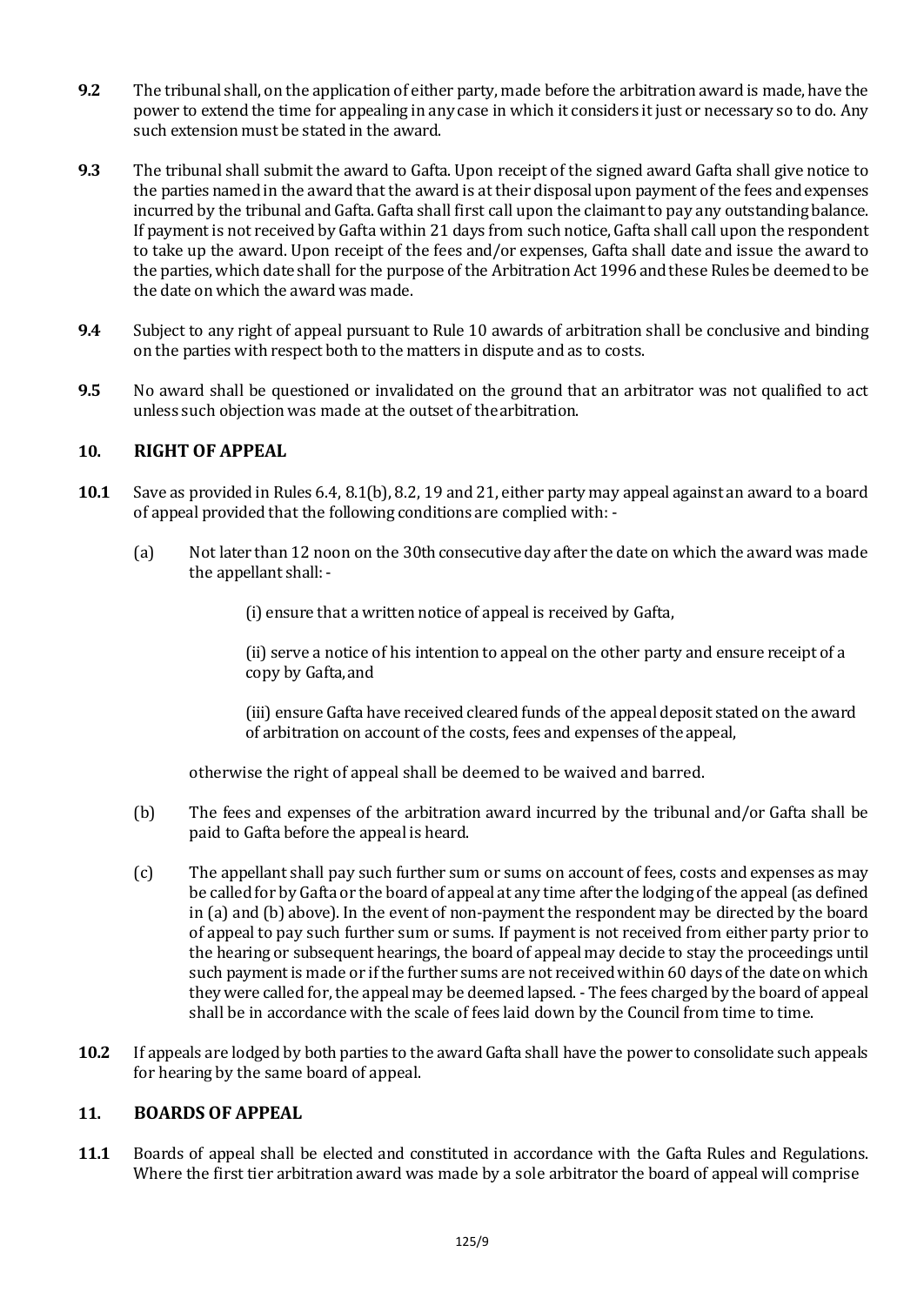of three members. Where the first tier award was made by a tribunal of three arbitrators, then the board of appeal shall comprise of five members. Gafta will notify the parties of the names of the members of the board of appeal. The board of appeal will be provided with a copy of the first tier Award.

**11.2** If a member of the board of appeal dies, refuses to act, resigns, or becomes incapable of acting, or if he fails to proceed with the appeal, or is found to be ineligible, or his authority is revoked by Gafta pursuant to the Gafta Rules and Regulations Gafta will appoint a substitute.

# **12. APPEAL PROCEDURE**.

- **12.1** The board of appeal may grant an oral hearing at the request of either party, on such terms and conditions as it deems appropriate, or decide whether in the circumstances of the case it is necessary to convene one. In the event that there is to be an oral hearing, the date, time and place will be arranged by Gafta having due regard to any agreement reached by the parties, the time table below or any other timetable determined by a board of appeal. The form in which parties may join an oral hearing is at the board of appeal's discretion. All board of appeal members must attend an oral hearing.
- **12.2** In the event of an oral hearing the parties may be represented by one of their employees, or by a Gafta Qualified Arbitrator (who has not previously acted in the case) or other representative, but they may not be represented by a solicitor or barrister, or other legally qualified advocate, wholly or principally engaged in private practice, unless legal representation is expressly agreed. In accordance with the time table notified to the parties by Gafta concise statements of case (skeletonarguments) shall be exchanged and a common bundle of documents (documentary evidence) agreed by the parties as follows: -
	- (a) The appellant shall serve his concise statement of case (skeleton arguments) on the respondent with a copy to Gafta.
	- (b) The respondent shall serve his concise statement of case (skeleton arguments) on the appellant with a copy to Gafta.
	- (c) The appellant shall send to Gafta 5 sets of documentary evidence, in a common bundle, agreed by the respondents. (Either party may submit documentary evidence not agreed for inclusion in the common bundle of documents).
- **12.3** In the event that there is no oral hearing the parties shall serve their full submissions and documentary evidence in accordance with the time table notified to the parties by Gafta, asfollows: -
	- (a) The appellant shall serve his submissions together with supporting documents
	- (b) The respondent shall on receiptof the appellant's submissions andanydocuments, servedefence submissions, together with supporting documents.
	- (c) The appellant then has the right on receipt of the respondent's defence submissions and documents, to issue a statement in reply.

Submissions and documentary evidence (which may include new evidence not before the arbitrators) shall be served by sending them to the other party with copies to Gafta. Where the appeal is against the award of a sole arbitrator 4 copies, or where the appeal is against the award of a tribunal of three arbitrators 6 copies, shall be sent to Gafta.

Where no oral hearing of the appeal is to take place, members of a board of appeal need not meet in person but may communicate with each other by telephone, letter, fax and e-mail or any other electronic means, in order to discuss the parties' submissions and to arrive at a decision on the appeal.

**12.4** The board of appeal has the right to decide to conduct arbitral proceedings concurrently with other arbitral proceedings, and, in particular, concurrent or consolidated hearings may be held, but separate awards shall be made unless all the parties involved agree otherwise in writing.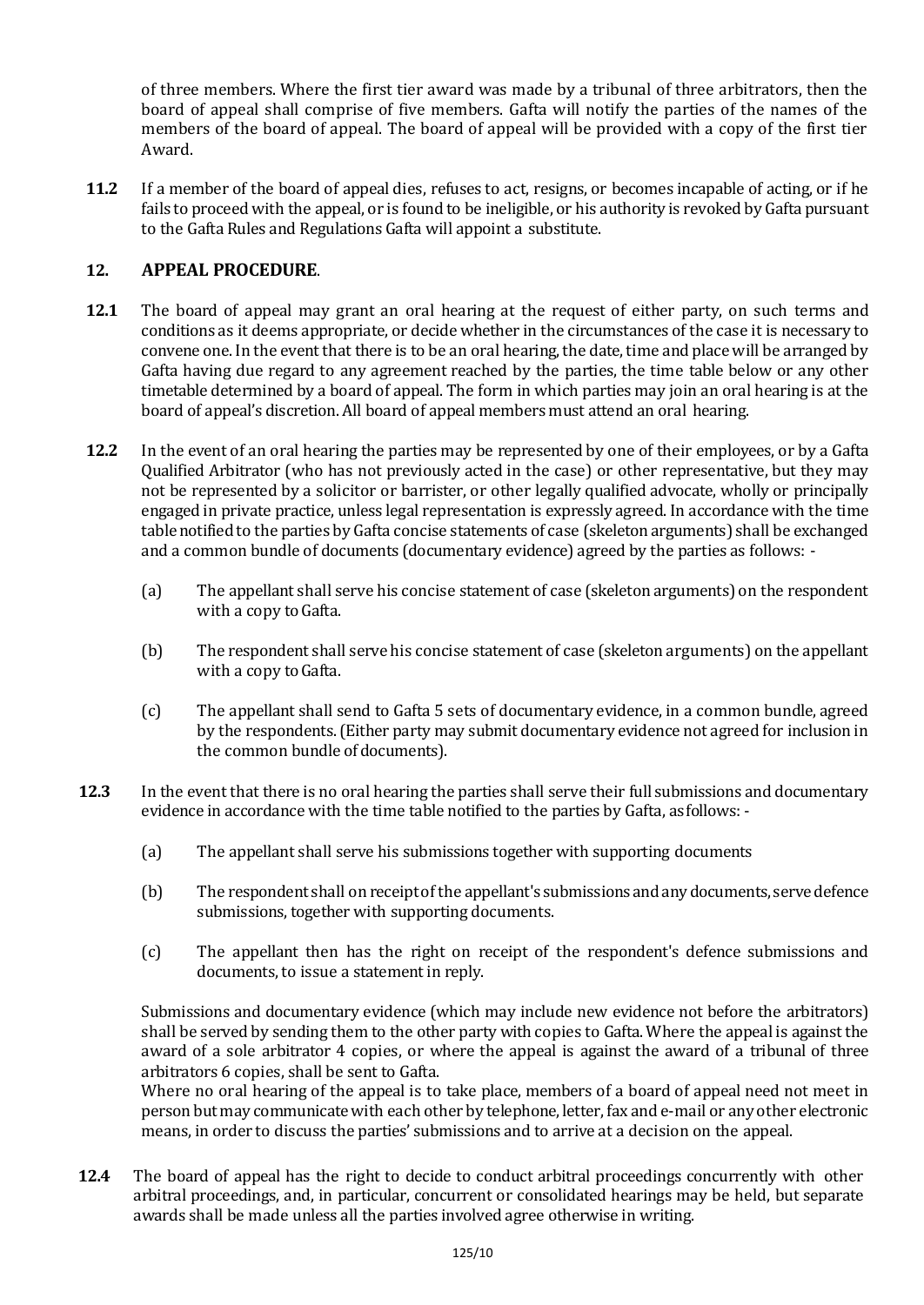- **12.5** An appeal involves a new hearing of the dispute and the board of appeal may confirm, vary, amend or setaside the award of the tribunal. In particular (but not by way of restriction), the board of appeal may;
	- (a) vary an award by increasing or reducing the liability of either party,
	- (b) correct any errors in the award or otherwise alter or amend it,
	- (c) award the payment of interest,
	- (d) award the payment of costs, fees and expenses of and incidental to the hearing of the arbitration and the appeal. Such costs, fees and expenses will normally follow the event.
- **12.6** An award shall be confirmed unless the board of appeal decides by a majority to vary, amend or set it aside.
- **12.7** The award of the board of appeal, whether confirming, varying, amending or setting aside the original award of arbitration, shall be signed by the chairman of the board of appeal, and, when so signed, shall be deemed to be the award of the board of appeal, and shall be final, conclusive and binding. Rule 9.3 shall apply to awards of the board of appeal.
- **12.8** The board of appeal may upon application by either party order on a provisional basis relief by the disposition of property as between the parties and/or payment of all or any part of the sum(s) of money required by the terms of the award of arbitration to be paid by either party to the other or which shall be deposited in such bank and in such currency (either in the United Kingdom or abroad) as the board of appeal may direct.
	- (a) Such money shall be held by such bank in an account in the name of Gafta, on such terms as the board of appeal may direct. The board of appeal shall, where such money has been deposited, directin its final award how and to which of the parties the amount so held shall be paid out.
	- (b) If the appellant fails to make such payment as aforesaid in accordance with the directions of the board of appeal, and within such time as the board of appeal stipulates, then (subject to the provisions of Rule 19) the appeal shall be deemed to bewithdrawn.
	- (c) If in the opinionof the board of appealthe appellant has been guilty of undue delay in proceeding with his appeal the board of appeal shall give due warning to the appellant that he should proceed with due despatch. If the appellant continues, thereafter, to delay the progress of the appeal, the board of appeal may (after giving both parties a reasonable opportunity to make submissions) order that the appeal is deemed to have been withdrawn, in which event the money on deposit (with interest if any, less any tax deductible) shall immediately become due and payable to the party and/or parties entitled thereto under the terms of the award of arbitration.
	- (d) Any monies received by Gafta and any sums awarded by arbitrators are required to comply with the current UK anti-money laundering legislation. Gafta or arbitrator(s) as the case may be has the obligation to report a suspicious transaction to the relevant authorities
- **12.9** No award of a board of appealor decision by a board of appeal on any issue or aspect shall be questioned or invalidated on the ground that any of its members was not qualified to act unless objection is made within a reasonable period of the notification of the members of the board ofappeal.

# **13. WITHDRAWALS OF APPEALS**

**13.1** The appellant shall have the right, at any time before the board of appeal makes an award, to withdraw his appeal by giving notice of such withdrawal to Gafta, and in such case Gafta shall forthwith notify all parties to the arbitration that the appeal has been withdrawn. If notice of withdrawal is received by Gafta within 10 consecutive days of the date on which the appeal was lodged in accordance with Rule 10.1, two thirds of the deposit shall be returned. Thereafter, if notice of withdrawal is received before the final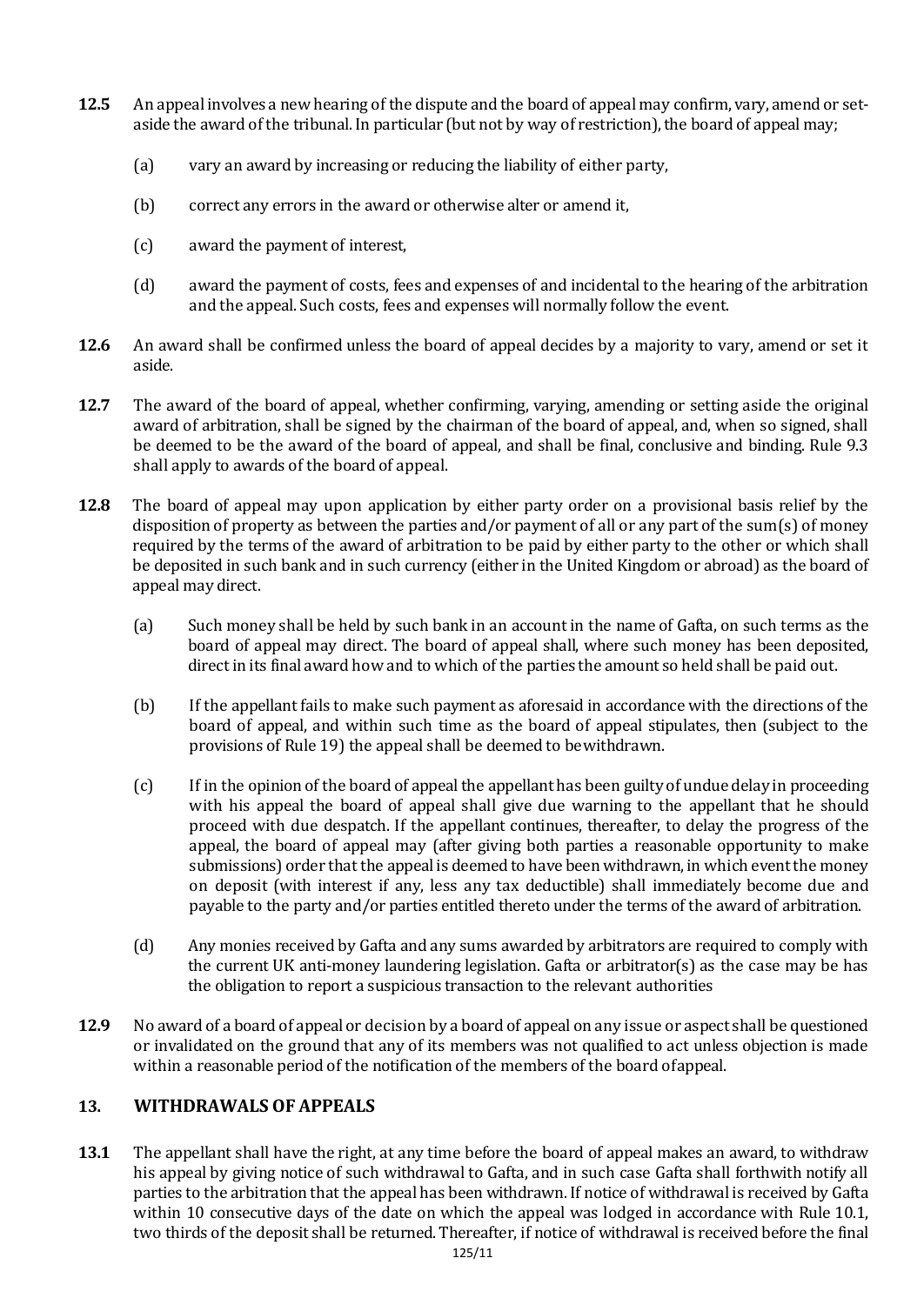award is made, the parties shall be jointly and severally liable to pay to Gafta the board of appeal's and Gafta's costs, fees and expenses.

**13.2** In the event of withdrawal the respondent shall continue to have the right of appeal against the award to a board of appeal in accordance with the provisions of Rule 10, save that the time limit laid down in Rule 10.1 shall be 12 noon on the 30th consecutive day after the date of service of notice by Gafta to that party of the aforesaid withdrawal.

# **14. APPEALS ON STRING CONTRACTS – Qualityand/or Condition**

- **14.1** Where a "string" award is made pursuant to Rule 7.1, then, unless it is an award determining a dispute arising out of the "Rye Terms" clause, each party in the string shall be entitled to appeal against that award to a board of appeal, provided that each of the following provisions, in addition to the provisions of Rule 10, are complied with:-
	- (a) If the appellant is an intermediate party he shall state in his notice of appeal whether he is appealing as a buyer or as seller.
	- (b) If the appellantis the first seller or the last buyer he shall, within the time limits set out in Rule 10.1 (a) (ii) serve written notice of his intention to appeal on the party in immediate contractual relationship with him.
	- (c) If the appellant is an intermediate party and is appealing as buyer or seller he shall, within the time limits set out in Rule 10.1 (a) (ii) serve notice of his intention to appeal on both the respondent to the appeal and also his own immediate seller or buyer.
	- (d) The recipient of a notice served pursuant to the above provisions may, if it wishes to commence appeal proceedings against its own immediate contracting party, pass on a like notice upon the next party in the string. Such notice shall be passed on with due despatch, in which case the time limit in Rule 10 shall be deemed to have been complied with.
- **14.2** All appeals to which this Rule applies and to all awards made pursuant to this Rule shall be binding on every appellant and respondent. Non-compliance with any provisions of Rule 14.1(d) shall in no way limit or affect the jurisdiction of the board of appeal.

# **15. APPEAL AWARDS**

- **15.1** The board of appeal shall submit the award to Gafta. Upon receipt of the signed award Gafta shall give notice to the parties named in the award that the award is at their disposal upon payment of the fees and expenses incurred by the board of appeal and Gafta. Gafta shall first call upon the appellant to pay any outstanding balance. If paymentis not received by Gafta within 21 days from such notice, Gafta shall call upon the respondent to take up the award. Upon receipt of the fees, costs and expenses, Gafta shall then date and issue the award to the parties, which date shall, for the purposes of the Arbitration Act 1996, be deemed to be the date upon which the award is made.
- **15.2** Appeal awards may be made available to the first tier tribunal.

# **16**. **CANCELLATION COSTS**

In the event of either party cancelling or postponing a hearing, the tribunal or board of appeal (as the case may be), shall be entitled, at their discretion, to charge a cancellation fee and expenses. The fee shall be based on the Gafta notional daily sitting rate, as may vary from time to time, multiplied by the number of days which, but for the cancellation or postponement of a hearing, have been vacated.

The fee shall be calculated on a sliding scale, as follows:

If the cancellation or postponement is between 6-2 weeks before the date of the hearing, 50%of the Gafta notional daily sitting rate.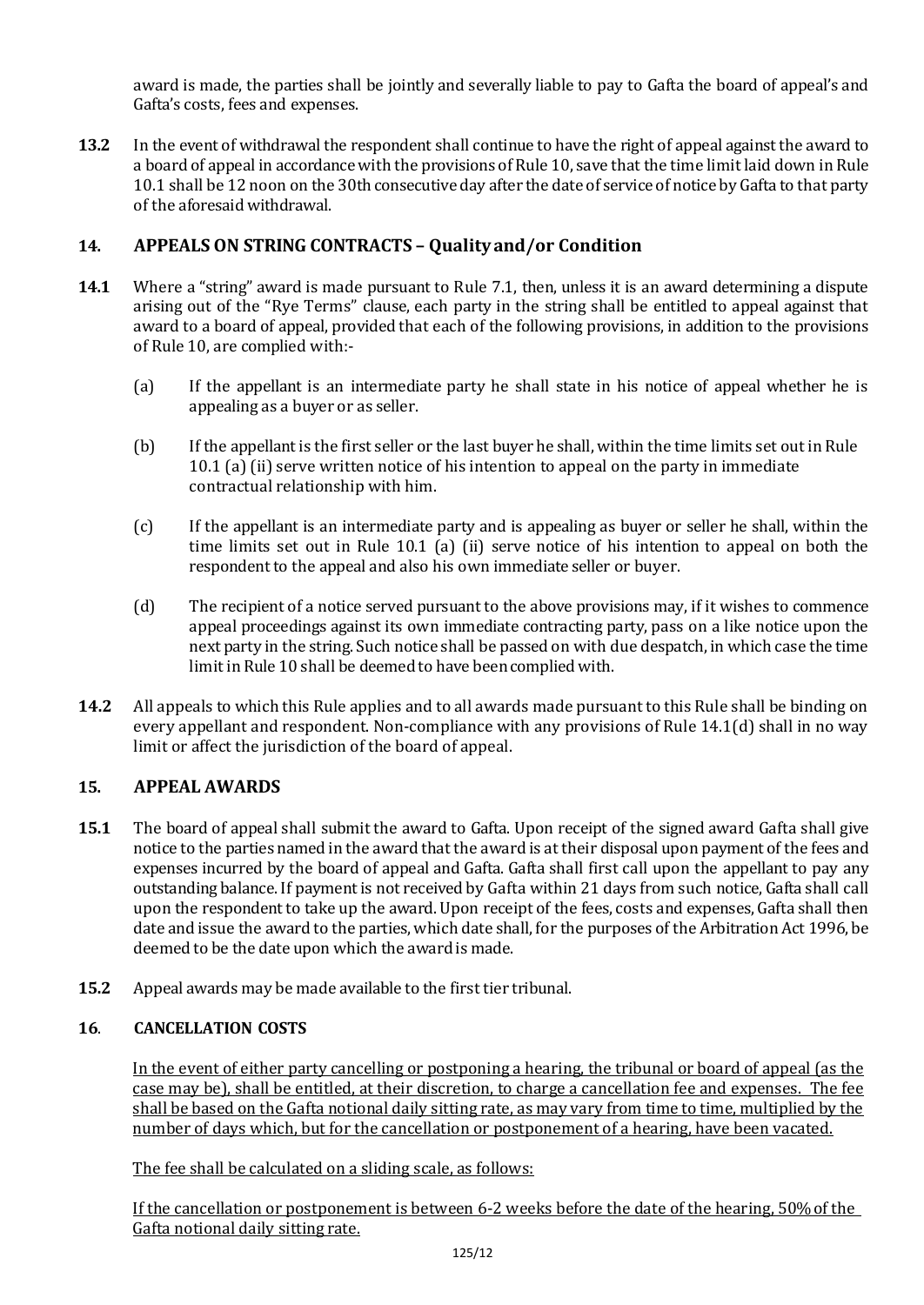If the cancellation or postponement is within 2 weeks of the date of the hearing, including during the hearing itself, 75% of the Gafta notional daily sittingrate

#### **17. REPRESENTATION COSTS**

- **17.1** The parties may expressly agree in writing that they may engage legal representatives (i.e. a solicitor and a barrister, or other legally qualified advocate, or advisor, wholly or principally engaged in private practice), to represent them in the arbitration and/or in any appeal proceedings and to appear on their behalf at any oral hearings. The tribunal, and/or the board of appeal, shall determine the recoverable costs of engaging legal representatives.
- **17.2** Where there is no such agreement between the parties they are nevertheless free to engage legal representatives to represent them in the written proceedings but not to appear on their behalf at oral hearings. The costs of engaging legal representatives in such circumstances shall not be recoverable even if claimed.
- **17.3** In any event, an instructed representative is obliged to provide proof of identity of their client's company and evidence demonstrating they are instructed to act by the party in the arbitration proceedings.
- **17.4** Unless expressly agreed otherwise, in writing, each party shall bear all their own costs including their own legal and representation costs.

## **18. TRIBUNAL'S OR BOARD OF APPEAL'S OWNEVIDENCE**

If at any time prior to the close of the proceedings the tribunal or the board of appeal deem it appropriate, they may take steps to ascertain the facts and the law on their own initiative, provided that they give both parties reasonable opportunity to comment on and/or provide evidence in response.

## **19. FEES ANDEXPENSES**

**19.1** Each party engaging in an arbitration or an appeal pursuant to these Rules, whether or not a Member of Gafta, is deemed thereby to agree to abide by these Rules and to agree with Gafta to be liable to Gafta (jointly and severally with the other parties to the arbitration or appeal) for all fees and expenses incurred in connection with the arbitration or appeal or any remissions, which said fees and expenses shall, upon notification by Gafta be and become a debt due to Gafta.

#### **20. CURRENCY REGULATIONS**

If an appellant is precluded by currency regulations from paying any money due to be paid by him, and notifies Gafta in writing (a) in the case of inability to pay the appeal fee when giving notice of appeal, and (b) in the case of inability to pay any further sum directed to be paid, within 9 consecutive days of the money being demanded, accompanied in every case by evidence from a bank that he has already made application for the transfer of the required sum, he shall be entitled to an extension of up to 35 consecutive days from the date when the said payment became due in which to pay such sum.

## **21. NOTICES**

#### **21.1 Service on parties**

All notices to be served on the parties pursuant to these Rules shall be served by letter, fax, or E-mail or other electronic means. For the purposes of time limits, the date of despatch shall, unless otherwise stated, be deemed to be the date of service.

Service on the brokers or agents named in the contract shall be deemed proper service under these Rules. So far as concerns such notices, this Rule over-rides any other provisions of the contract.

## **21.2 Service on Tribunals and Boards of Appeal**

Unless the tribunal or board of appeal otherwise directs, all notices, proceedings and documents to be served on arbitrators and members of a board of appeal pursuantto these Rules shall be served by letter,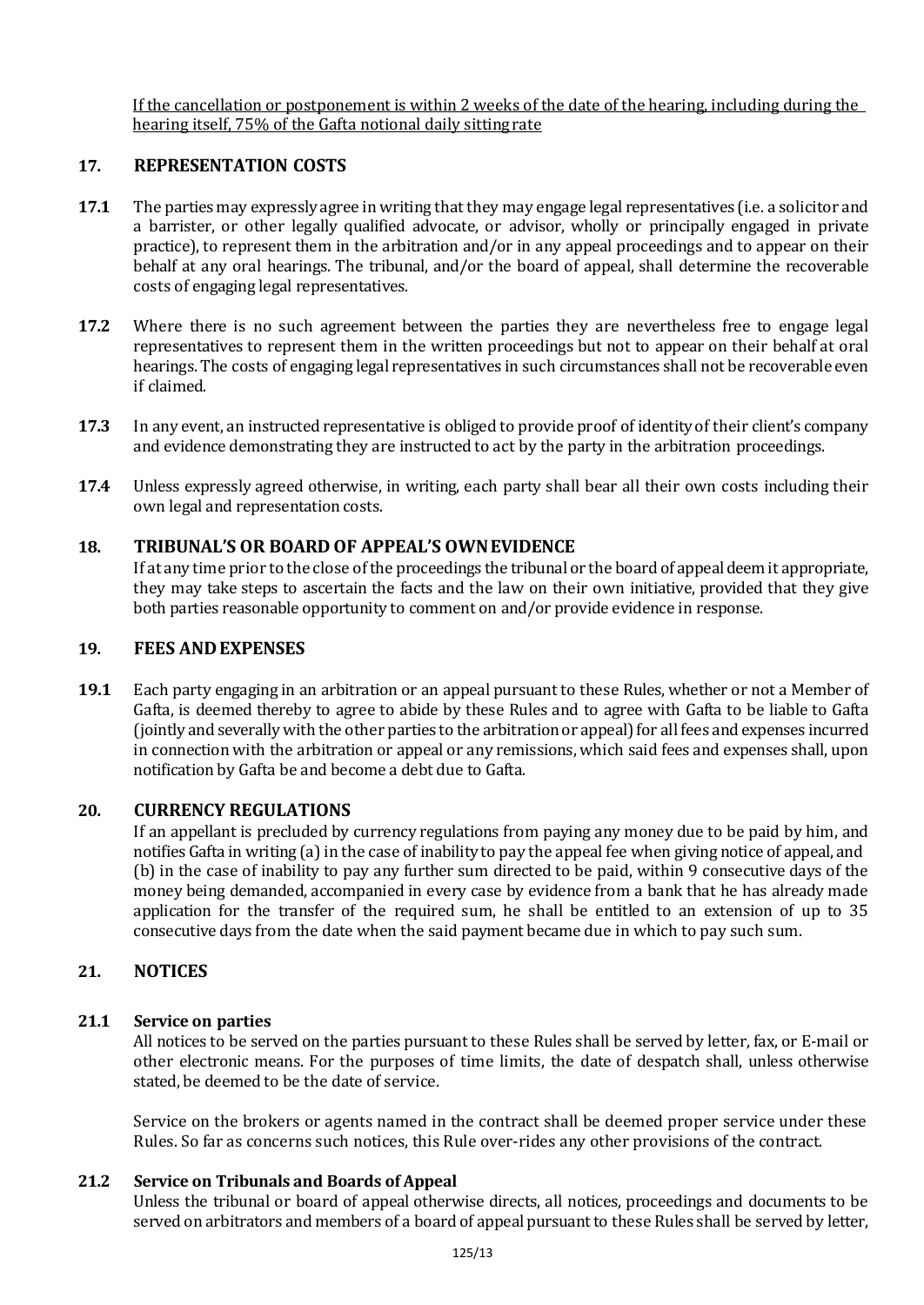fax, or E-mail or other electronic means on the Secretary of Gafta at the offices of Gafta. For the purposes of any time limits receipt of such notices by Gafta shall be deemed to be the date of service.

## **21.3 Computation of Time**

Where these Rules require service not later than a specified number of consecutive days after a specified date or occurrence, that specified date or occurrence shall not count as one of the consecutive days.

## **22. RETENTION OF DOCUMENTS**

**22.1** All case documents, except submissions, will be kept by Gafta for a period of 6 months from the date the award is issued unless a longer period is requested by either party in writing.

## **23. NON-COMPLIANCE WITH TIME LIMITS AND RULES**

The following shall apply if any time limit(s) imposed by these Rules is (are) not complied with:-

- (a) When such matters are raised at the arbitration as a defence to the arbitration claim, the tribunal in its discretion may admit a claim if satisfied that the circumstances were outside the reasonable contemplation of the parties when they entered into the contract and that it would be just to extend the time, or when the conduct of one party makes it unjust to hold the other party to the strict terms of the time limit in question. Otherwise the tribunal may determine that the claim is waived and barred and refuse to admit it. If the provision of 4.1 has not been complied with, then the case shall be deemed to be waived and absolutely barred subject to the discretion of the Tribunal. There shall be no appeal to the board of appeal against the decision of the tribunal to admit a claim. If a tribunal decides not to admit the claim, then the claimant shall have the right to appeal pursuant to Rule 10, and the board of appeal shall have the power in its absolute discretion to overturn that decision and to admit the claim;
- (b) On appeal if any of the provisions of Rules 10.1(a), 10.1(b), 12.7 or 19 have not been complied with, then the appeal shall be deemed to be waived and absolutely barred, subject to the discretion of the board of appeal when raised as a defence by the appellant. The board of appeal in its absolute discretion may dispense with the necessity for compliance. In which event the board of appeal may proceed to hear and determine the appeal as if each and all of those Rules had been complied with. Any decision made pursuant to this Rule shall be final, conclusive and binding.

# **24. DEFAULTERS**

- **24.1** In the event of any party to an arbitration or an appeal held under these Rules neglecting or refusing to carry out or abide by a final award of the tribunal or board of appeal made under these Rules, the Council of Gafta may post on the Gafta Notice Board, Web-site, and/or circulate amongst Members in any way thought fit notification to that effect. The parties to any such arbitration or appeal shall be deemed to have consented to the Council taking such action as aforesaid.
- **24.2** In the event that parties do not pay the costs, fees or expenses of the arbitration or appeal when called upon to do so by Gafta in accordance with these Rules, the Council may post on the Gafta Notice Board, Web-site, and/or circulate amongst Members in any way thought fit notification to that effect. The parties to any such arbitration or appeal shall be deemed to have consented to the Council taking such action as aforesaid.

*References to the masculine include references to the feminine and also to companies, corporations or other legal persons.*

**Effective for Contracts dated from 01st September 2018**